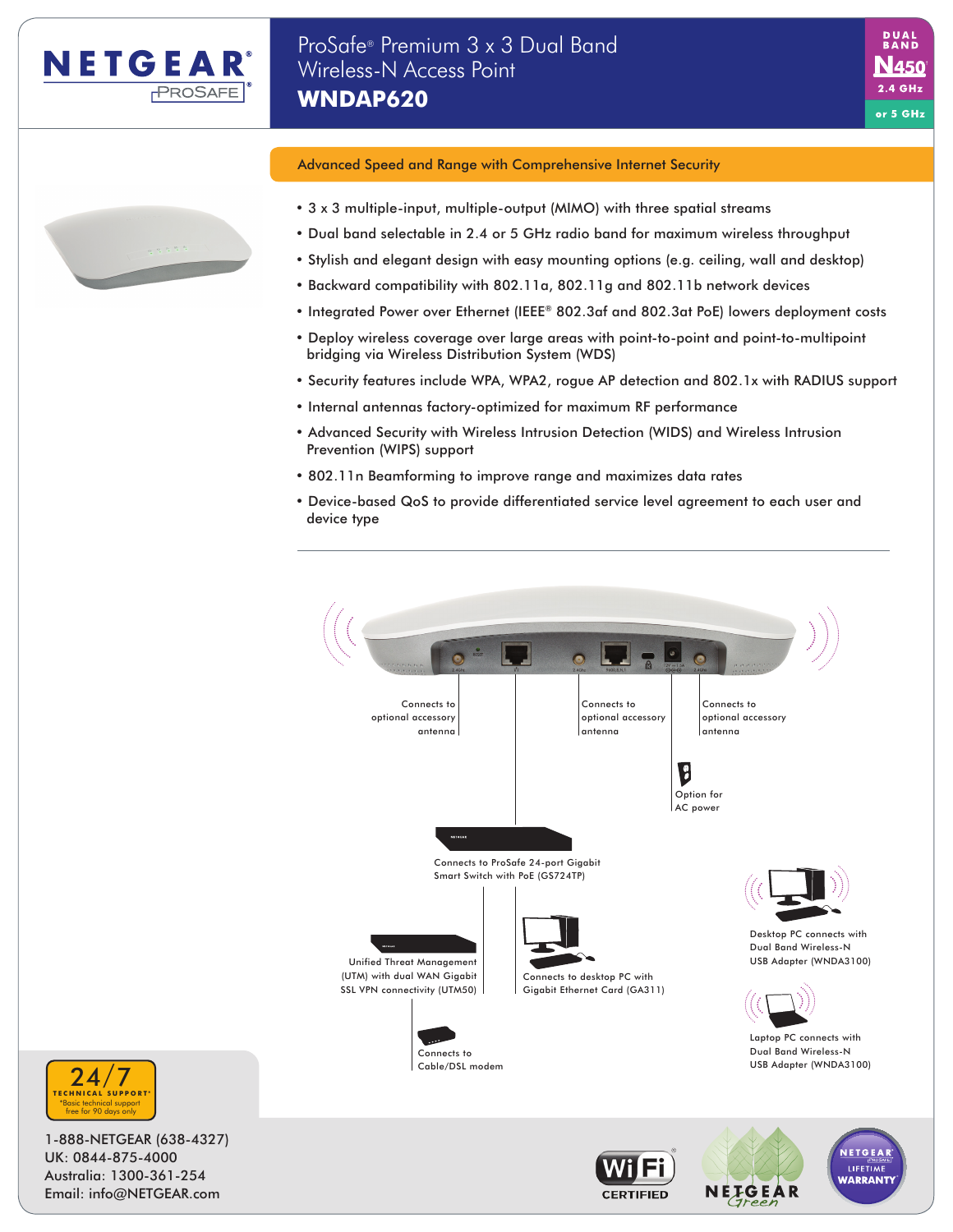|                                                                       | <b>ProSafe</b><br>3x3 Single Radio, Dual Band              | ProSafe<br><b>Dual Band Wireless-N</b>                   | ProSafe<br>Wireless-N                                    | ProSafe<br><b>Wireless-N</b>     |
|-----------------------------------------------------------------------|------------------------------------------------------------|----------------------------------------------------------|----------------------------------------------------------|----------------------------------|
| <b>Features</b>                                                       | <b>Wireless-N Access Point</b><br>(WNDAP620)               | <b>Access Point</b><br>(WNDAP360)                        | <b>Access Point</b><br>(WNAP320)                         | <b>Access Point</b><br>(WNAP210) |
| Frequency                                                             | 2.4 GHz or 5 GHz                                           | 2.4 GHz and 5 GHz                                        | 2.4 GHz                                                  | 2.4 GHz                          |
| Transmit x Receive Radio Chains                                       | $3 \times 3$                                               | $2 \times 2$                                             | $2 \times 2$                                             | $2 \times 2$                     |
| Maximum theoretical throughput                                        | 450 Mbps                                                   | 300 Mbps                                                 | 300 Mbps                                                 | 300 Mbps                         |
| Power over Ethernet<br>(PoE) IEEE 802.3af                             | $\bullet$                                                  | $\bullet$                                                | $\bullet$                                                | $\bullet$                        |
| PoE power consumption                                                 | 10.51 Watts                                                | 10.75 Watts                                              | 5.8 Watts                                                | 6 Watts                          |
| Wireless Distribution System (WDS)                                    |                                                            |                                                          |                                                          |                                  |
| Repeater                                                              | $\bullet$                                                  | $\bullet$                                                | $\bullet$                                                | ◉                                |
| Bridge point-to-point/multi-point                                     | $\bullet$                                                  | $\bullet$                                                | $\bullet$                                                | $\bullet$                        |
| Simultaneous bridge<br>& wireless client association                  | $\bullet$                                                  | $\bullet$                                                | $\bullet$                                                | $\bullet$                        |
| Separate bridge and access point                                      | $\bullet$                                                  | $\bullet$                                                | $\bullet$                                                | $\bullet$                        |
| Client Mode                                                           |                                                            |                                                          | $\bullet$                                                | $\bullet$                        |
| <b>SNMP</b>                                                           | v1, v2c                                                    | v1, v2c                                                  | v1, v2c                                                  | v1, v2c                          |
| Antenna                                                               | Two (2) Internal 5 dBi<br>Three (3) reverse SMA connectors | Two (2) Internal 5 dBi<br>Two (2) reverse SMA connectors | Two (2) Internal 5 dBi<br>Two (2) reverse SMA connectors | Two (2) Internal 5 dBi           |
| User support                                                          | Up to 50 users                                             | Up to 50 users                                           | Up to 64 users                                           | Up to 32 users                   |
| Security                                                              |                                                            |                                                          |                                                          |                                  |
| <b>Wi-Fi Protected Access</b><br>(WPA/WPA2), 802.11i                  | ◉                                                          | ◉                                                        | ◉                                                        | ◉                                |
| Multiple VPN pass-through support                                     | $\bullet$                                                  | $\bullet$                                                | $\bullet$                                                | $\bullet$                        |
| MAC address filtering with access<br>control lists-up to 256 users    | $\bullet$                                                  | $\bullet$                                                | $\bullet$                                                | $\bullet$                        |
| 802.1x RADIUS support<br>with EAP TLS, TTLS, PEAP                     | $\bullet$                                                  | $\bullet$                                                | $\bullet$                                                | $\bullet$                        |
| Rogue AP detection                                                    | $\bullet$                                                  | $\bullet$                                                | $\bullet$                                                | $\bullet$                        |
| <b>Block SSID Broadcast</b>                                           | $\bullet$                                                  | $\bullet$                                                | $\bullet$                                                | $\bullet$                        |
| Secure SSH Telnet                                                     | ◉                                                          | $\bullet$                                                | $\bullet$                                                | $\bullet$                        |
| Secure Socket Layer (SSL)                                             | $\bullet$                                                  | $\bullet$                                                | $\bullet$                                                | $\bullet$                        |
| Remote management login                                               | $\bullet$                                                  | $\bullet$                                                | $\bullet$                                                | $\bullet$                        |
| Peer-to-peer blocking so<br>users may not access<br>another user's PC | $\bullet$                                                  | $\bullet$                                                | $\bullet$                                                | $\bullet$                        |
| MBSSID/VLAN Support                                                   | 16/17                                                      | 16/17                                                    | 8/9                                                      | 8/9                              |
| <b>WPA Support</b><br>(WPA2 - Enterprise, 802.11i)                    | $\bullet$                                                  | $\bullet$                                                | $\bullet$                                                | $\bullet$                        |
| User Interface                                                        | $\bullet$                                                  | $\bullet$                                                | $\bullet$                                                | $\bullet$                        |
| <b>Browser-based Interface</b>                                        | $\bullet$                                                  | $\bullet$                                                | $\bullet$                                                | $\bullet$                        |
| Accepts accessory antennas                                            | $\bullet$                                                  | $\bullet$                                                | $\bullet$                                                |                                  |
| Easy ceiling mounting/wall mounting                                   | $\bullet$                                                  |                                                          |                                                          |                                  |
| <b>WIDS</b>                                                           | $\bullet$                                                  |                                                          |                                                          |                                  |
| <b>WIPS</b>                                                           | $\bullet$                                                  |                                                          |                                                          |                                  |
| Bandwidth management                                                  | $\bullet$                                                  |                                                          |                                                          |                                  |
| <b>LLDP</b>                                                           | $\bullet$                                                  |                                                          |                                                          |                                  |

The NETGEAR ProSafe line of business networking products offers a wide array of easy-to-use, professional-grade switching, wireless, software and security solutions. Backed by a lifetime hardware warranty for the original purchaser<sup>#</sup>, ProSafe products provide an abundance of intelligent, innovative and practical features, addressing the unique requirements of business networks.